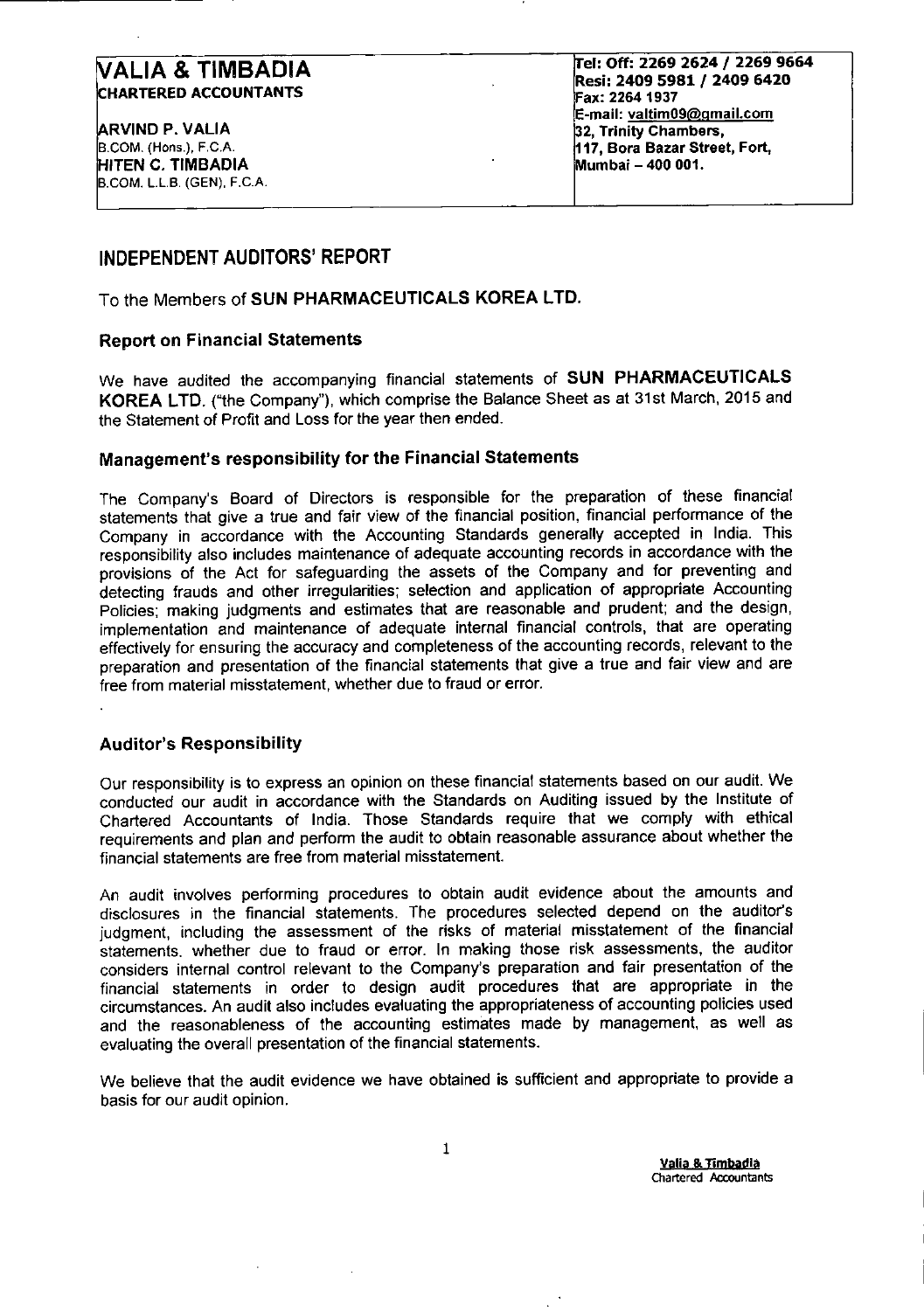# VALIA & TIMBADIA **CHARTERED ACCOUNTANTS**

**ARVIND P. VALIA** B.COM. (Hons.), F.C.A. **HITEN C. TIMBADIA** B.COM. L.L.B. (GEN), F.C.A.

Tel: Off: 2269 2624 / 2269 9664 Resi: 2409 5981 / 2409 6420 Fax: 2264 1937 E-mail: valtim09@gmail.com 32, Trinity Chambers, 117, Bora Bazar Street, Fort, Mumbai - 400 001.

## Opinion

In our opinion and to the best of our information and according to the explanations given to us, the accompanying financial statements give a true and fair view in conformity with the accounting principles generally accepted in India:

- a) in the case of the Balance Sheet, of the state of affairs of the Company as at March 31, 2015 and
- b) in the case of the Profit and Loss Account, of the loss for the period ended on that date.

For VALIA & TIMBADIA **Chartered Accountants** (Firm Regn. No: 112241W)

PLACE: MUMBAI DATED: 25/05/2015

**HITEN C. TIMBADIA** Partner Membership No.038429

> Valia & Timbadia Chartered Accountants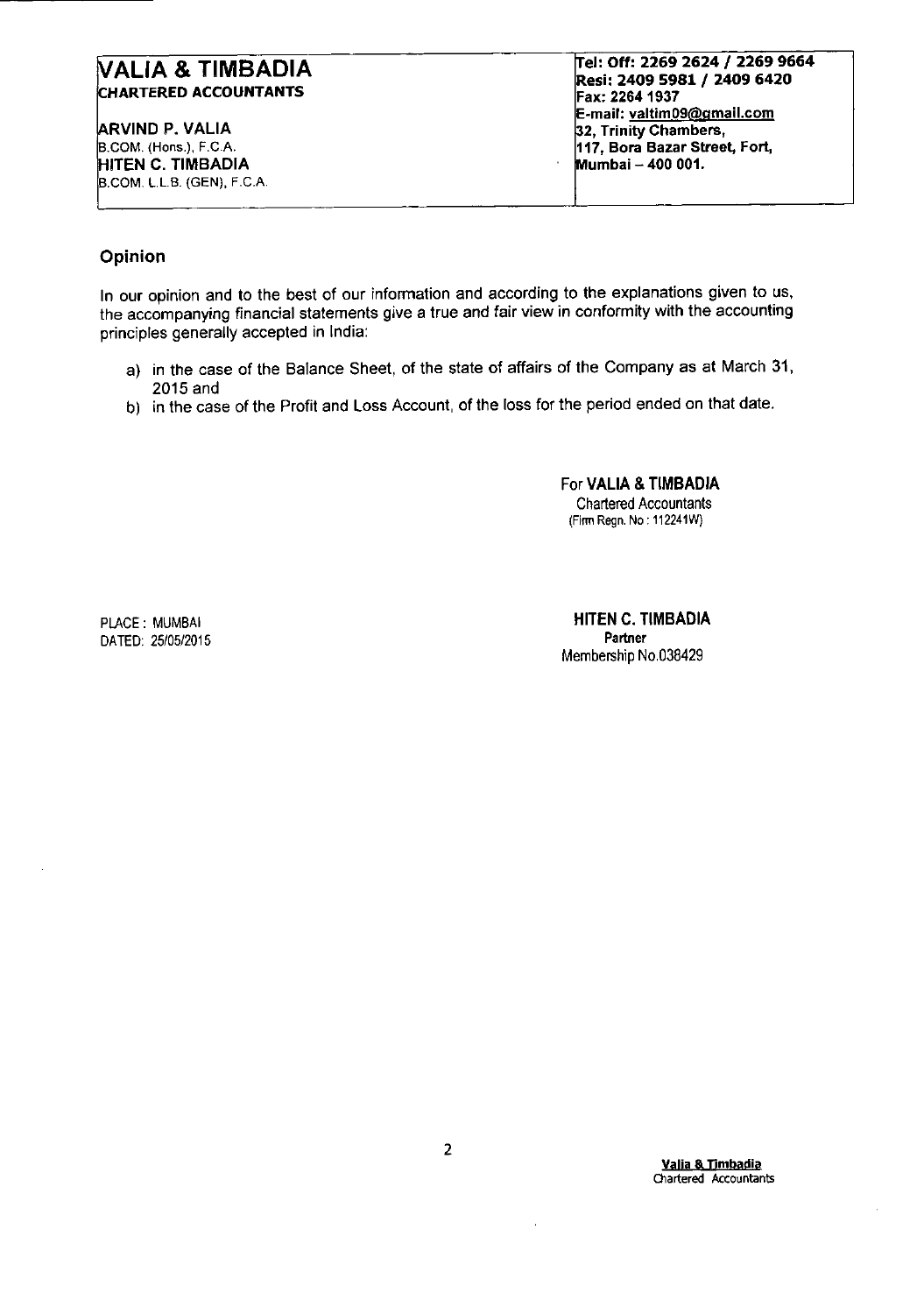**SUN PHARMACEUTICALS KOREA LTD.**

### **BALANCE SHEET AS AT 31ST MARCH 2015**

|                                                               | Notes          | 31.03.2015<br><b>KRW</b>    | 31.03.2014<br><b>KRW</b>    |
|---------------------------------------------------------------|----------------|-----------------------------|-----------------------------|
| <b>EQUITY AND LIABILITIES</b>                                 |                |                             |                             |
| <b>Shareholders Funds</b>                                     |                |                             |                             |
| <b>Share Capital</b><br>Reserve and Surplus                   | $\overline{1}$ | 100,000,000<br>(19,022,786) | 100,000,000<br>(18,011,797) |
| <b>Non Current liability</b>                                  |                |                             |                             |
| Long Term Borrowings (from SPG FZE)                           |                | 19,910,807                  | 18,901,797                  |
| <b>Current liability</b>                                      |                |                             |                             |
| Short term Provisions (Provision for Audit Fees)              |                | 222,222                     | 222,222                     |
| <b>TOTAL</b>                                                  |                | 101,110,243                 | 101,112,222                 |
| <b>ASSETS</b>                                                 |                |                             |                             |
| <b>Non Current Assets</b>                                     |                |                             |                             |
| <b>Current Assets</b>                                         |                |                             |                             |
| <b>Bank Balance</b><br><b>Other Receivable</b>                |                | 100,000,000<br>1,110,243    | 100,000,000<br>1,112,222    |
| <b>TOTAL</b>                                                  |                |                             |                             |
|                                                               |                | 101,110,243                 | 101,112,222                 |
| PROFIT & LOSS ACCOUNT FOR THE YEAR ENDED 31ST MARCH, 2015     |                | 31.03.2015<br><b>KRW</b>    | 31.03.2014<br>KRW           |
| <b>REVENUE</b>                                                |                |                             |                             |
| Income                                                        |                |                             |                             |
| Foreign Exchange Gain                                         |                |                             | 845,740                     |
| <u>EXPENDITURE</u>                                            |                |                             |                             |
| <b>Expenses</b><br><b>Audit Fees</b><br>Foreign Exchange Loss |                | 222,222<br>788,766          | 222,222                     |
| Net Gain/ (Loss)                                              |                | (1,010,989)                 | 623,518                     |
| <b>Earnings Per Share</b>                                     |                | (1)                         | 1                           |
| <b>Balance Brought Forward</b>                                |                | (18,011,797)                | (18,635,315)                |
| <b>Balance Carried Forward to Balance Sheet</b>               |                | (19,022,786)                | (18,011,797)                |

FOR **Valia & Timbadia** CHARTERED ACCOUNTANTS For and on behalf of the Board

**HITEN C. TIMBADIA**<br> **Partner C. TIMBADIA**<br>
Place: Place: Place: Place: Place: Place: Place: Place: Place: Place: Place: Place: Place: Place: Place: Place: Place: Place: Place: Place: Place: Place: Place: Place: Place: Pla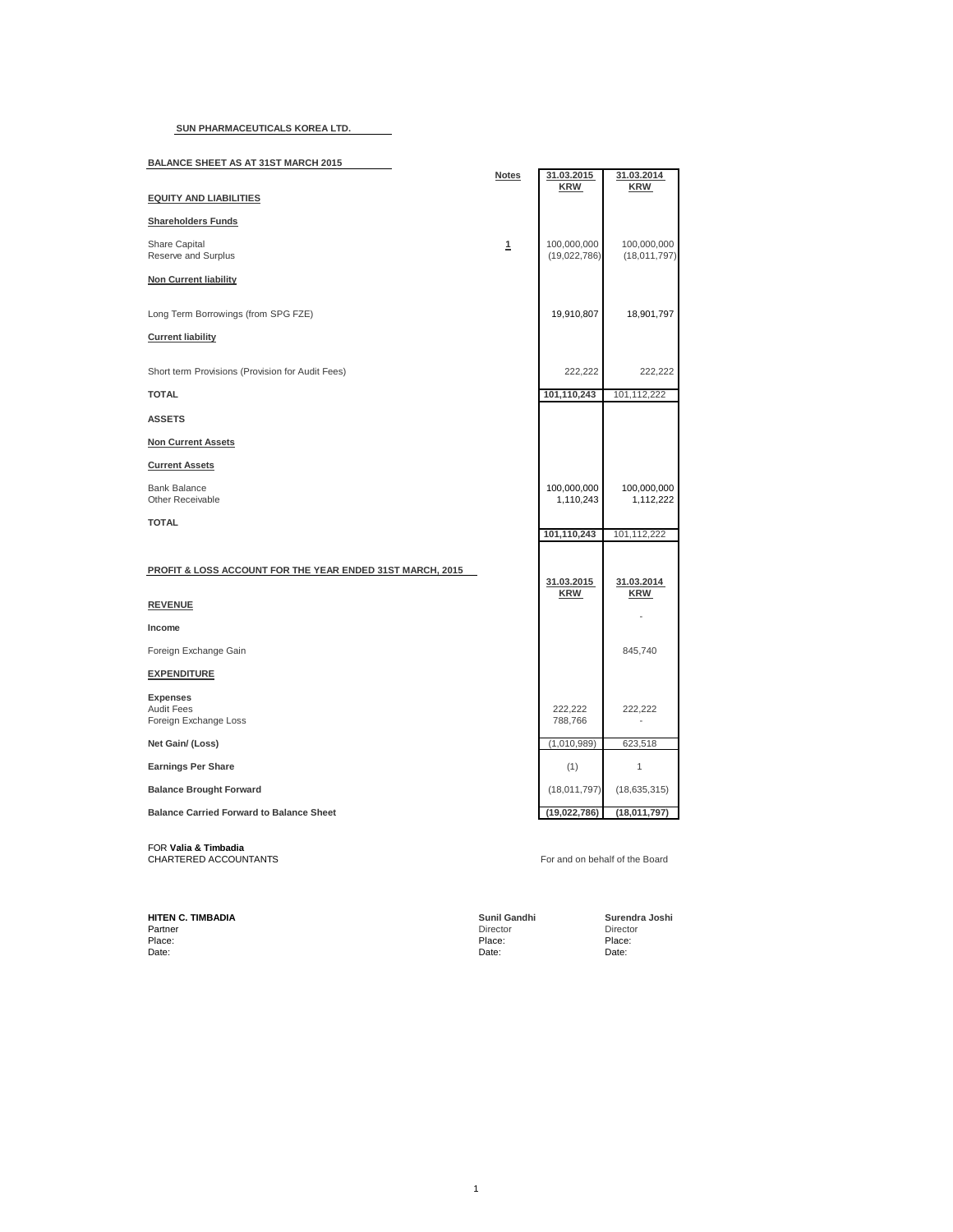#### **SUN PHARMACEUTICALS KOREA LTD.**

### **Notes forming part of the financial statement for the year ended 31st March, 2015**

### **1. LEGAL STATUS**

Sun Pharma Korea Ltd was Incorporated on 20th September, 2011 in Korea and the company number is 110111- 4690487

The shareholder and its shareholding in the company is as under:-

|                                                                        |                                 | <b>Current year</b> |             | Previous year             |             |
|------------------------------------------------------------------------|---------------------------------|---------------------|-------------|---------------------------|-------------|
| Name of the Shareholder                                                |                                 | No. of Shares       | Share Value | No. of Shares Share Value |             |
|                                                                        |                                 |                     | <b>KRW</b>  |                           | <b>KRW</b>  |
| Sun Pharma Global FZE                                                  |                                 | 1,000,000           | 100.000.000 | 1.000.000                 | 100,000,000 |
|                                                                        |                                 |                     |             |                           |             |
|                                                                        |                                 |                     |             |                           |             |
|                                                                        | $Total \rightarrow$             | 1.000.000           | 100.000.000 | 1.000.000                 | 100,000,000 |
|                                                                        |                                 |                     |             |                           |             |
| The Directors of the company is as under:-                             |                                 |                     |             |                           |             |
| $\mathbf{A}$ is a set of the set $\mathbf{B}$ is a set of $\mathbf{A}$ | Allegary of the Common State of |                     |             |                           |             |

Name of the Director Nationality Position

| Mr Surendra Joshi | Indian | Director |
|-------------------|--------|----------|
| Mr Sunil Gandhi   | Indian | Director |

### **2. ACTIVITY**

The company has not commenced any commercial activity till date.

**3**  The Financial statements has ben prepared under historical cost convention on an accrual basis and comply with Accounting standards and Accounting principles generally accepted in India

For and on behalf of the Board

**Sunil Gandhi Surendra Joshi**<br>
Director **Director** Director<br>Place: Place:<br>
Place: Place: Place: Place: Place: Place: Place: Place: Place: Place: Place: Place: Place: Place: Place: Place: Place: Place: Place: Place: Place: Place: Place: Place: Place: Place: Place: Place: Place: Place: Plac

Date: